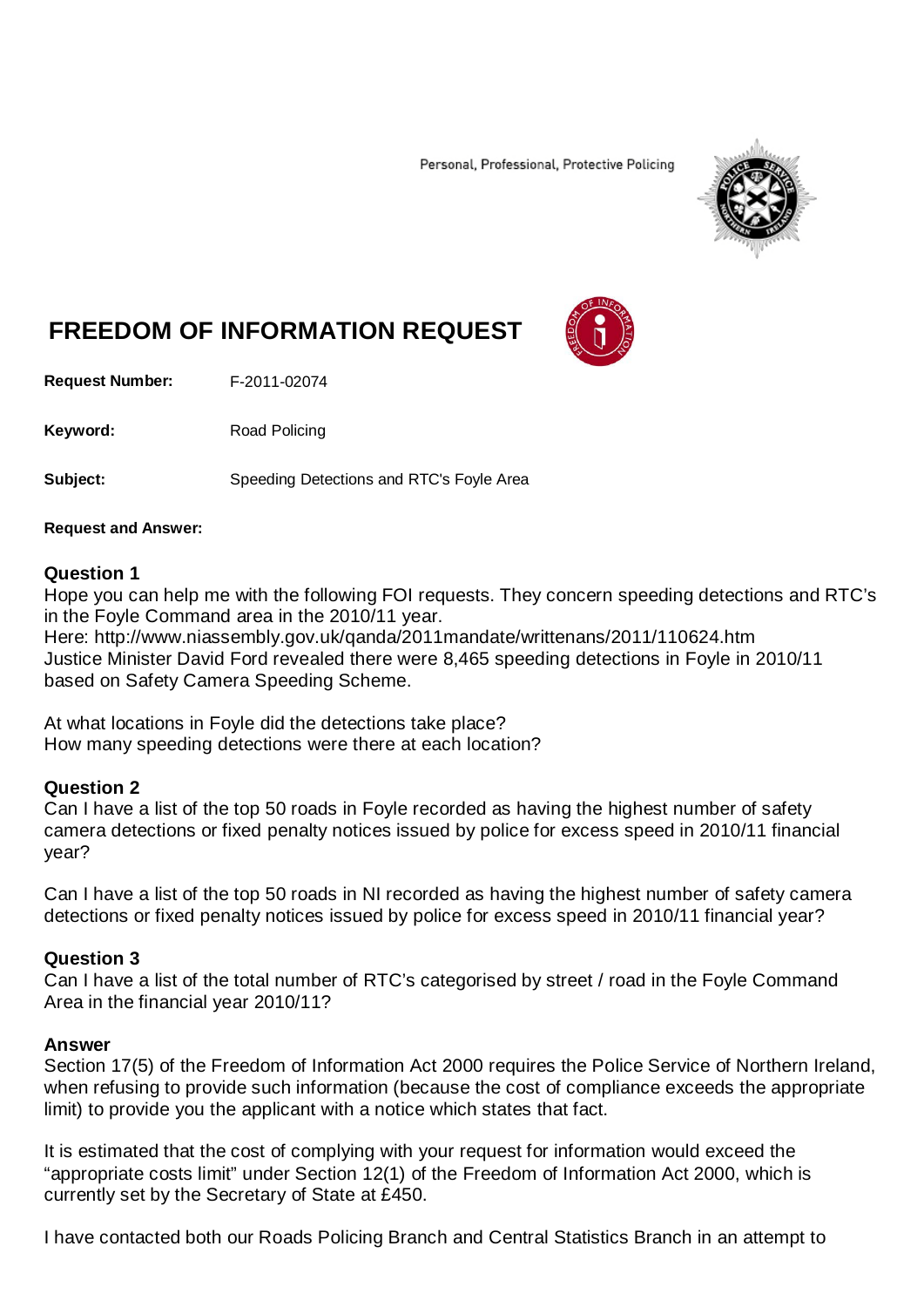retrieve the information relative to your request. However it is estimated that the total time required for both Departments to locate, and extract the information requested would take an estimated 20 hours and 15 minutes.

I also contacted the Fixed Penalty Office in an attempt to retrieve the information regarding the issue of fixed penalty notices. However in order to retrieve the information for each of the fixed penalty notices issued by Police Officers for speeding it would be necessary to manually retrieve a total of 1386 endorsable records. From these records firstly it would have to be established the tickets that were issued for speeding and then secondly the location of the detection for all relevant cases and this would take approx 1 minute for each ticket which would total 23 hours. In addition to this the detections made by Safety Cameras would take a further 1 hour's work.

In accordance with the Freedom of Information Act 2000, this letter should be considered as a Refusal Notice, and the request has therefore been closed.

You may wish to submit a refined request in order that the cost of complying with your request may be facilitated within the 'appropriate limit'. In compliance with Section 16 of the Act, I have considered how your request may be refined to bring it under the appropriate limit. It may be possible for Roads Policing to provide details if the information was reduced from the original request of the top 50 roads in Foyle and Northern Ireland to possibly a lower number i.e the top 10 roads.

Submission of a refined request would be treated as a new request, and considered in accordance with the Freedom of Information Act 2000, including consideration of relevant Part II exemptions.

Although excess cost removes the PSNI's obligations under the Freedom of Information Act, I have provided below the information which was retrieved before it was realised that the fees limit would be exceeded. I trust this is helpful but it does not affect our legal right to rely on the fees regulations for the remainder of your request.

### **Answer 1**

Please find the response in the table below. The information provided is from 1 April 2010 – 31 March 2011.

| <b>LOCATION</b>                                                   | <b>FREQUENCY</b> |
|-------------------------------------------------------------------|------------------|
| A2 CULMORE ROAD BETWEEN PENNYBURN ROUNDABOUT & MADAMSBANK ROAD    | 49               |
| A2 CULMORE ROAD BETWEEN MADAMSBANK AND TEMPLEARD                  | 7                |
| A2 CULMORE ROAD BETWEEN PENNYBURN ROUNDABOUT & MADAMSBANK ROAD    | 2185             |
| A6 FOREGLEN ROAD FROM KILLALOO TO BALLYHANEDIN CROSSROADS         | 72               |
| CLOONEY ROAD CAW BRAE CARRIAGEWAY                                 | 109              |
| CRESCENT LINK RD FROM ALTNAGELVIN ROUNDABOUT TO KILFENNAN         |                  |
| ROUNDABOUT (40)                                                   | 2133             |
| CRESCENT LINK RD FROM KILFENNAN ROUNDABOUT TO CAW ROUNDABOUT (50) | 9                |
| DUNGIVEN ROAD, LONDONDERRY                                        | 3493             |
| <b>GLENSHANE ROAD</b>                                             | 174              |
| <b>WOODVALE ROAD, EGLINTON</b>                                    | 234              |
|                                                                   | <b>TOTAL</b>     |
|                                                                   | 8465             |

## **Answer 3**

There were a total of 291 recorded injury road traffic collisions in Foyle for 2010 / 2011. The table attached at the end of the response provides the list of statistics by street and roads.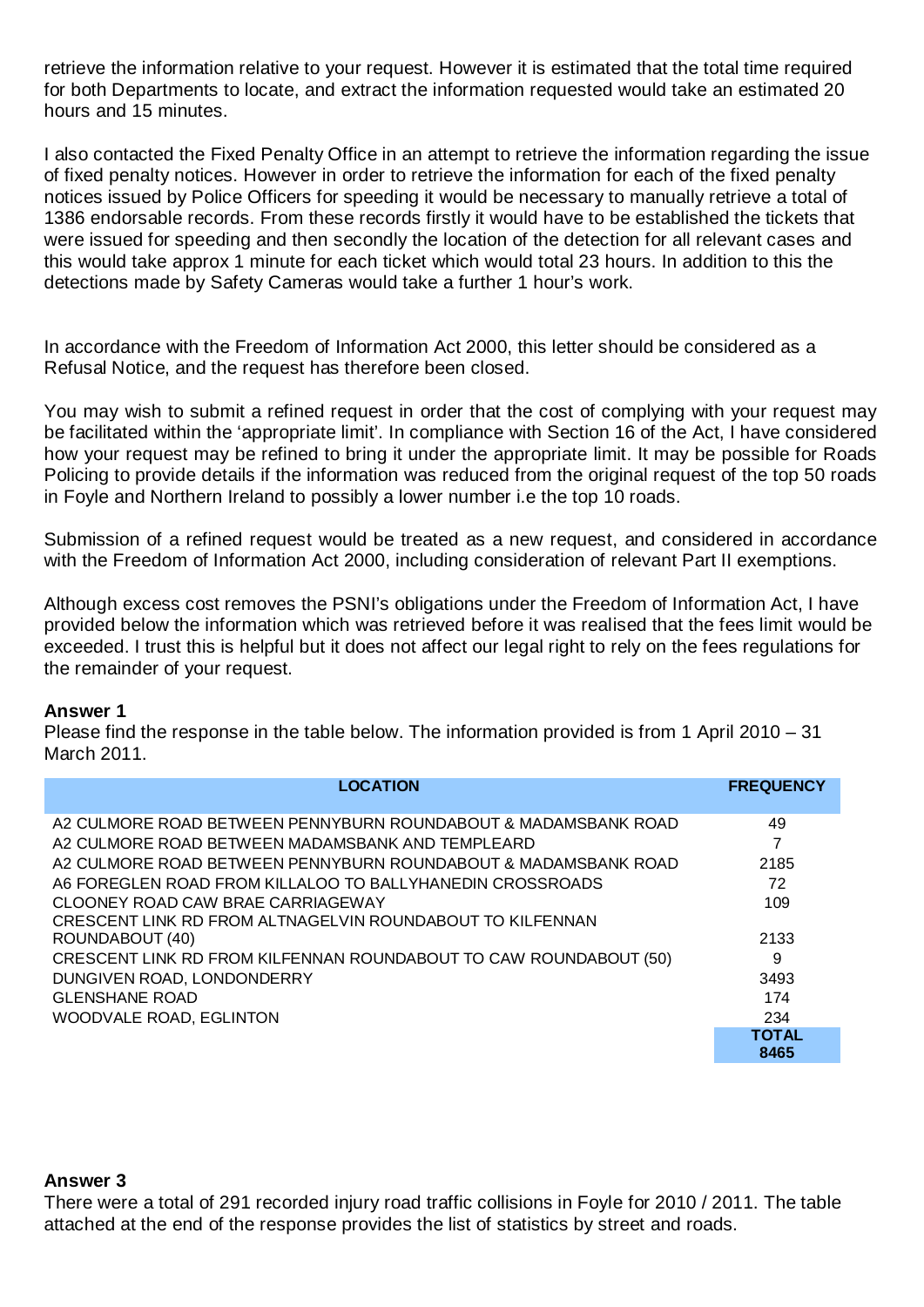If you have any queries regarding your request or this decision please do not hesitate to contact me on 028 9070 0164. When contacting the Freedom of Information Team, please quote the reference number listed at the beginning of this letter.

If you are dissatisfied in any way with the handling of your request, you have the right to request a review. You should do this as soon as possible, or in any case within two months of the date of issue of this letter. In the event that you require a review to be undertaken, you can do so by writing to the Head of Freedom of Information, PSNI Headquarters, 65 Knock Road, Belfast, BT5 6LE or by emailing [foi@psni.pnn.police.uk.](mailto:foi@psni.pnn.police.uk)

If following an internal review, carried out by an independent decision maker, you were to remain dissatisfied in any way with the handling of the request you may make a complaint, under Section 50 of the Freedom of Information Act, to the Information Commissioner's Office and ask that they investigate whether the PSNI has complied with the terms of the Freedom of Information Act. You can write to the Information Commissioner at Information Commissioner's Office, Wycliffe House, Water Lane, Wilmslow, Cheshire, SK9 5AF. In most circumstances the Information Commissioner will not investigate a complaint unless an internal review procedure has been carried out, however the Commissioner has the option to investigate the matter at his discretion.

Please be advised that PSNI replies under Freedom of Information may be released into the public domain via our website @ [www.psni.police.uk](http://www.psni.police.uk/)

Personal details in respect of your request have, where applicable, been removed to protect confidentiality.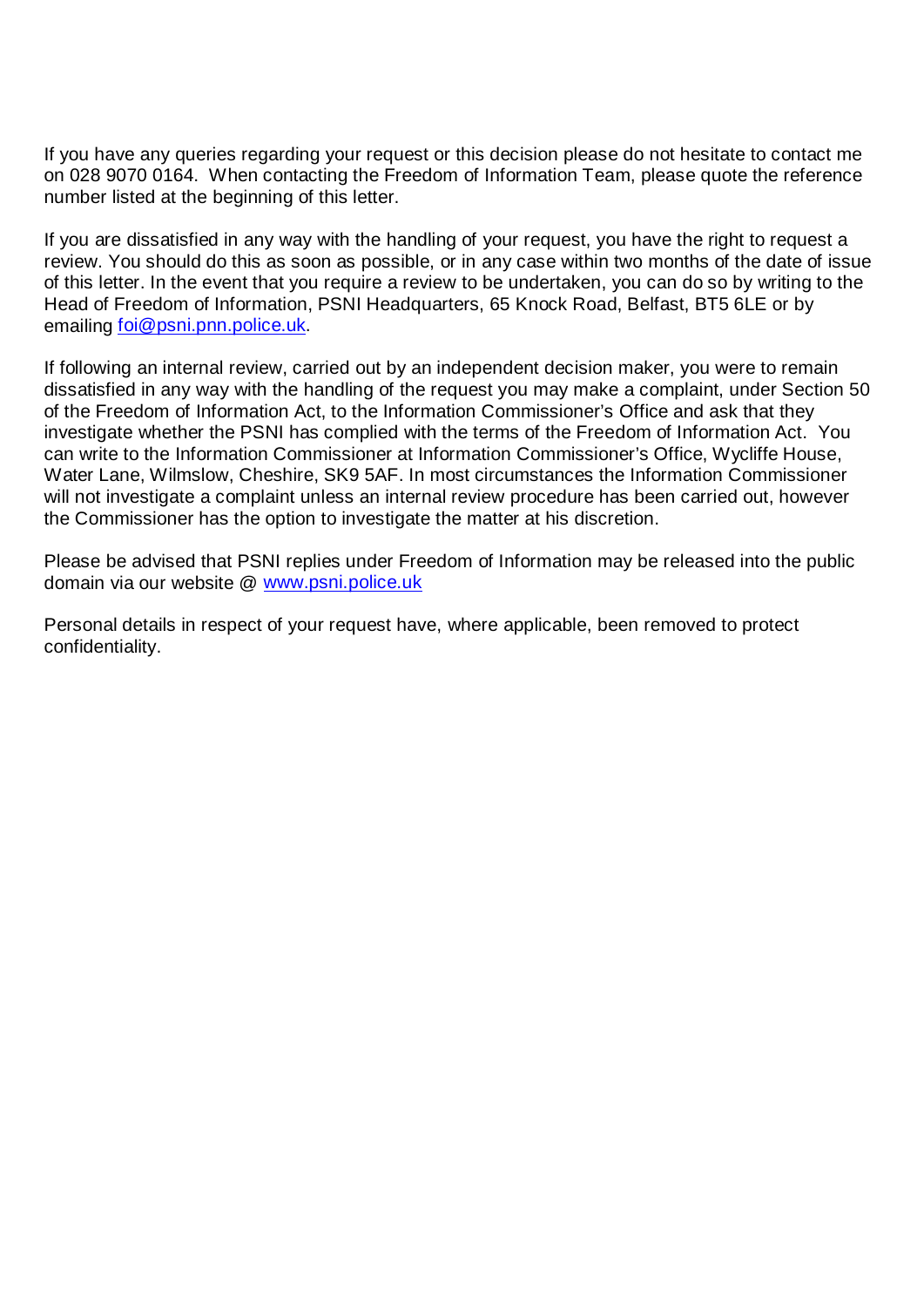|                                | <b>Number of</b>         |
|--------------------------------|--------------------------|
| <b>Location</b>                | <b>Injury Collisions</b> |
| Abercorn                       | 1                        |
| Abercorn Road                  | 1                        |
| Aileach Road                   | 2                        |
| Aileach Road Roundabout        | $\overline{2}$           |
| <b>Altinure Road</b>           | 1                        |
| Altnagelvin Roundabout         | 1                        |
| Ardmore Road                   | $\overline{2}$           |
| Ardnamoyle Park                | 1                        |
| Asylum Road                    | 1                        |
| <b>Ballyarnet Roundabout</b>   | 1                        |
| <b>Bann Drive</b>              | 1                        |
| <b>Baranailt Road</b>          | 1                        |
| <b>Baronet Street</b>          | 1                        |
| <b>Barrs Lane</b>              | 1                        |
| <b>Benevenagh Gardens</b>      | 1                        |
| <b>Bishop Street Without</b>   | 1                        |
| <b>Branch Road</b>             | 1                        |
| <b>Branch Road Roundabout</b>  | 1                        |
| Brockagh Road                  | 1                        |
| <b>Buncrana Road</b>           | 15                       |
| Canterbury Park                | 1                        |
| <b>Carlisle Road</b>           | 1                        |
| Carmoney Road                  | 4                        |
| Carnhill                       | 4                        |
| Caw Roundabout                 | $\mathbf 1$              |
| Church Road                    | 1                        |
| <b>Clarendon Street</b>        | 4                        |
| <b>Clooney Road</b>            | 15                       |
| <b>Cornshell Fields</b>        | 3                        |
| Coshquin Road                  | 1                        |
| Craigavon Bridge               | 4                        |
| Craigavon Bridge Lower         | 2                        |
| Craigavon Bridge Top           | 1                        |
| Creggan Broadway               | 1                        |
| Creggan Road                   | 3                        |
| <b>Crescent Link</b>           | 4                        |
| <b>Crescent Road</b>           | 1                        |
| <b>Culmore Road</b>            | 7                        |
| <b>Culmore Road Roundabout</b> | 1                        |
| <b>Cumber Road</b>             | $\overline{2}$           |
| <b>Drumleck Drive</b>          | 1                        |
| Duncastle Road                 | $\overline{2}$           |
| Duncreggan Road                | 1                        |
| Dungiven Road                  | $\overline{2}$           |
| Electra Road                   | 1                        |
| <b>Emerson Street</b>          | 1                        |
| <b>Ernest Street</b>           | 1                        |
| <b>Ervey Road</b>              | 1                        |
| <b>Fahan Street</b>            | 1                        |
| Ferry Quay Gate                | 1                        |
| Ferryquay St                   | 1                        |
| Foreglen Road                  | 3                        |
| Foyle Embankment               | 3                        |
| Foyle Road                     | 1                        |
|                                |                          |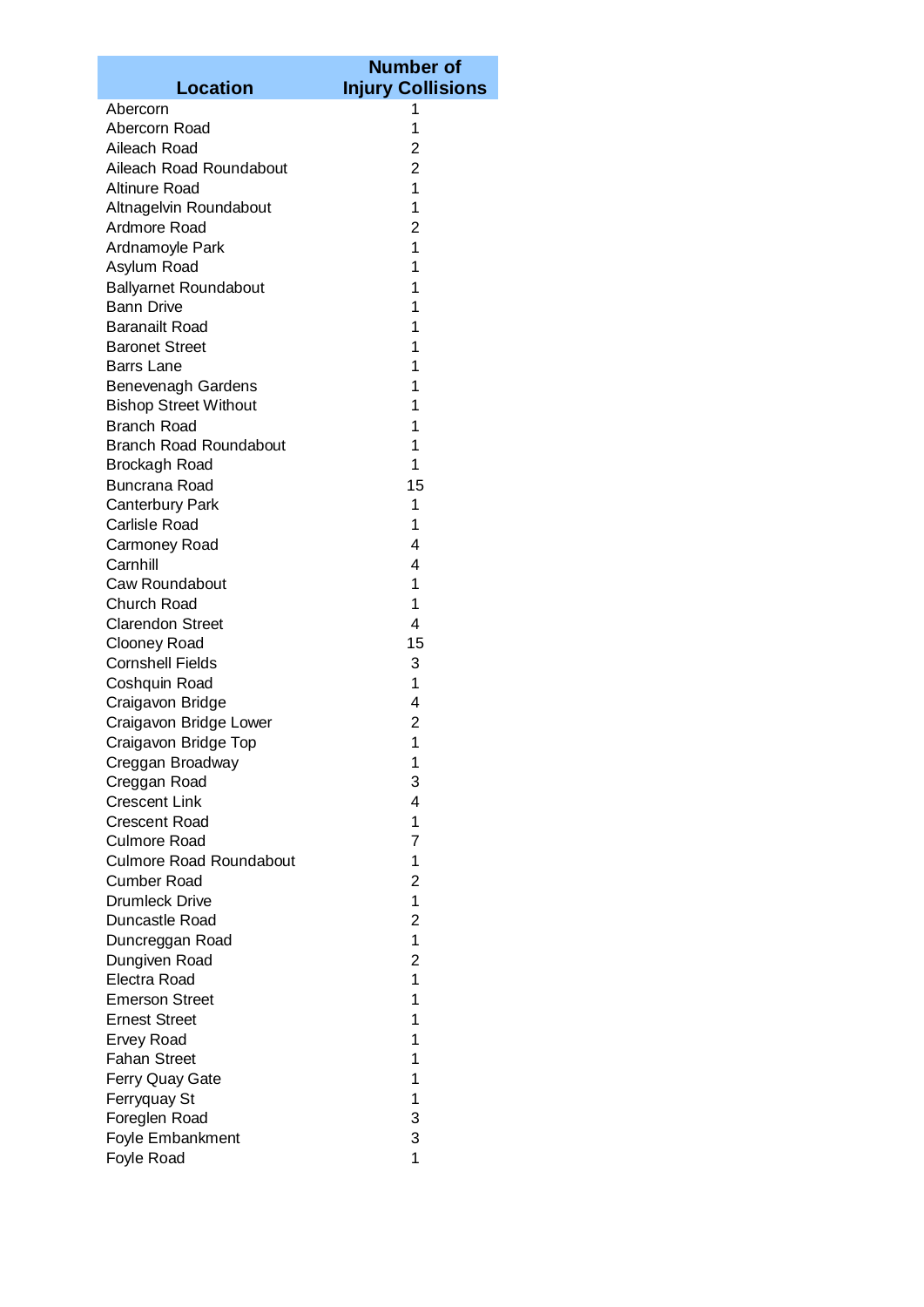| <b>Francis Street</b>                | 1                       |
|--------------------------------------|-------------------------|
| Glen Road                            | 2                       |
| Glencaw Park                         | 1                       |
| <b>Glendermott Road</b>              | 1                       |
| Glengalliagh Road                    | 3                       |
| Glenshane Road                       | 15                      |
| <b>Great James Street</b>            | 5                       |
| Greenhaw Road                        | 3                       |
| Harbour Square Roundabout            | 1                       |
| Holyhall Road                        | 1                       |
|                                      | 1                       |
| Infirmary Road<br><b>John Street</b> | 1                       |
|                                      | 1                       |
| Killybane Road                       |                         |
| Killymallaght Road                   | 1                       |
| <b>King Street</b>                   | 3                       |
| <b>Kinsale Park</b>                  | 1                       |
| Learmount Road                       | $\overline{c}$          |
| Lecky Road                           | 3                       |
| Letterkenny Road                     | 4                       |
| Limavady Road                        | $\overline{2}$          |
| <b>Limewood Street</b>               | 1                       |
| <b>Little James Street</b>           | 1                       |
| Lonemoor Road                        | 1                       |
| Madams Bank Road                     | 6                       |
| Main Street                          | 2                       |
| McLean Road                          | 1                       |
| <b>Moore Street</b>                  | 1                       |
| Moss Road                            | 3                       |
| Nicholson Terrace                    | 1                       |
| Northland Road                       | 14                      |
| Park Avenue                          | 1                       |
| Pennyburn Roundabout                 | 1                       |
| <b>Phillips Street</b>               | 1                       |
| Prehen Road                          | 1                       |
| <b>Queen Street</b>                  | 1                       |
| Queens Quay                          | 3                       |
| Racecourse Road                      | 12                      |
| <b>Rathlin Drive</b>                 | 2                       |
| <b>Ringfort Road</b>                 | $\overline{\mathbf{c}}$ |
| Rosemount Avenue                     | $\overline{\mathbf{c}}$ |
| Rosemount Roundabout                 | $\overline{1}$          |
| Rossdowney Road                      | $\overline{c}$          |
| <b>Rossville Street</b>              | 3                       |
| Sallowilly Road                      | $\mathbf 1$             |
| <b>Shipquay Street</b>               | $\overline{\mathbf{c}}$ |
| Skeoge Link Road                     | $\overline{\mathbf{c}}$ |
| Skeoge Roundabout                    | $\overline{1}$          |
| Skeoge Road                          | $\mathbf{1}$            |
| Southway                             | 1                       |
|                                      |                         |
| Spencer Road                         | 3<br>1                  |
| Springfield Road                     |                         |
| Springhill Road                      | 1                       |
| Springtown Road                      | 3                       |
| <b>St Eithnes Park</b>               | 1                       |
| Strabane Old Road                    | $\overline{2}$          |
| <b>Strand Road</b>                   | 10                      |